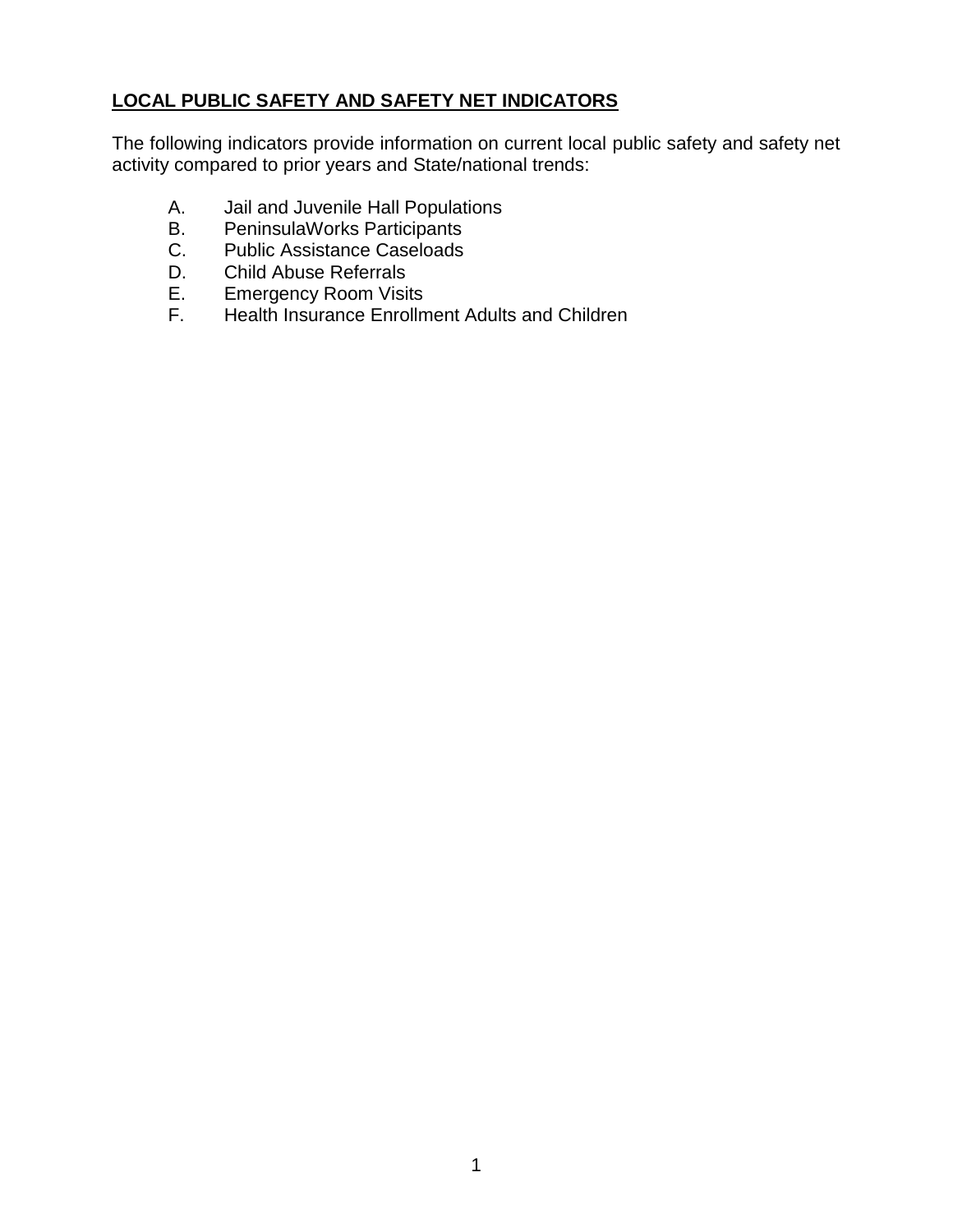#### **Jail Populations**

The Sheriff, County Manager's Office, and the Board Criminal Justice Committee continue to monitor jail population trends and seek alternatives to further reduce inmate population and/or average length of stay. The average daily population at Maguire has decreased by 6.3% from 914 inmates in 2010 to 856 inmates in 2011. This reduction could be attributed to several factors: reduced crime rate, effective countywide community re-entry efforts that focus on identifying sentenced in-custody inmates for referral to community placement from inside the facility, and enhanced inmate programming and services.



Source: Sheriff's Office Daily Population Report (CJIS)

The ADP for women decreased 3.6% from 111 in 2010 to 107 in 2011. This could be attributed to several factors: reduced crime rate, effective countywide community reentry efforts that focus on identifying sentenced in-custody inmates for referral to community placement from inside the facility, along with enhanced inmate programming and services. This is a significant accomplishment considering, historically, there are limited alternatives to jail for women offenders, limited intermediate out-of-custody options, and limited treatment options for women who either cannot pay for treatment, have children, or both.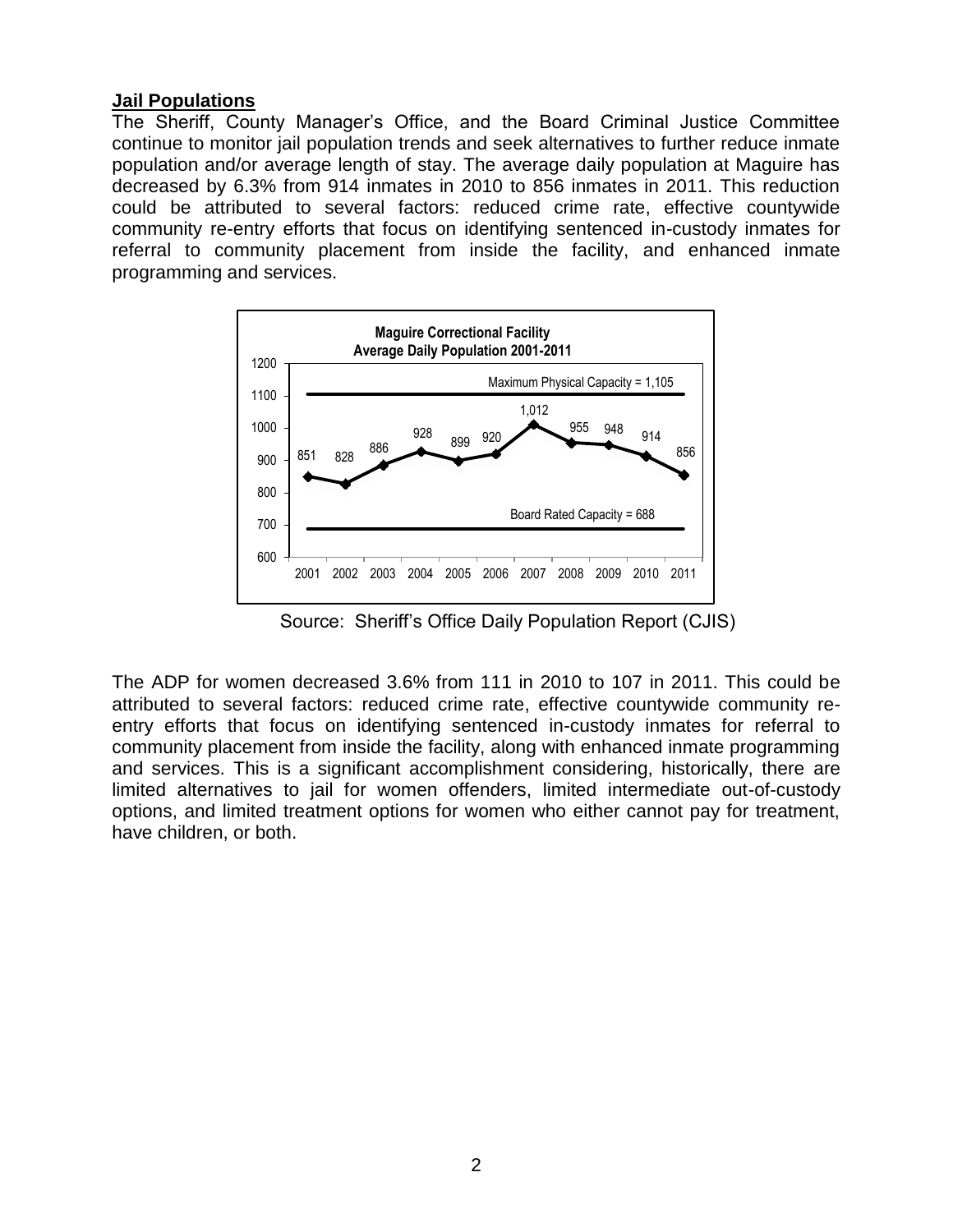

Source: Sheriff's Office Daily Population Report (CJIS)

## **Youth Services Center Population**

After an increase in the average daily population (ADP) to 160 in FY 2008-09, the ADP at the Youth Services Center decreased to 157 in FY 2009-10; with a sharp decrease in the ADP to 124 for FY 2010-11 and 123 for FY 2011-12. This decrease seems to be a statewide trend that could be due to fewer law enforcement personnel on the streets. Additionally, creative alternatives to detention and incarceration; such as home supervision, electronic monitoring, the Weekend Work Program, and Community Service Work, has also played a key role.



Source: Probation Department Institutions Management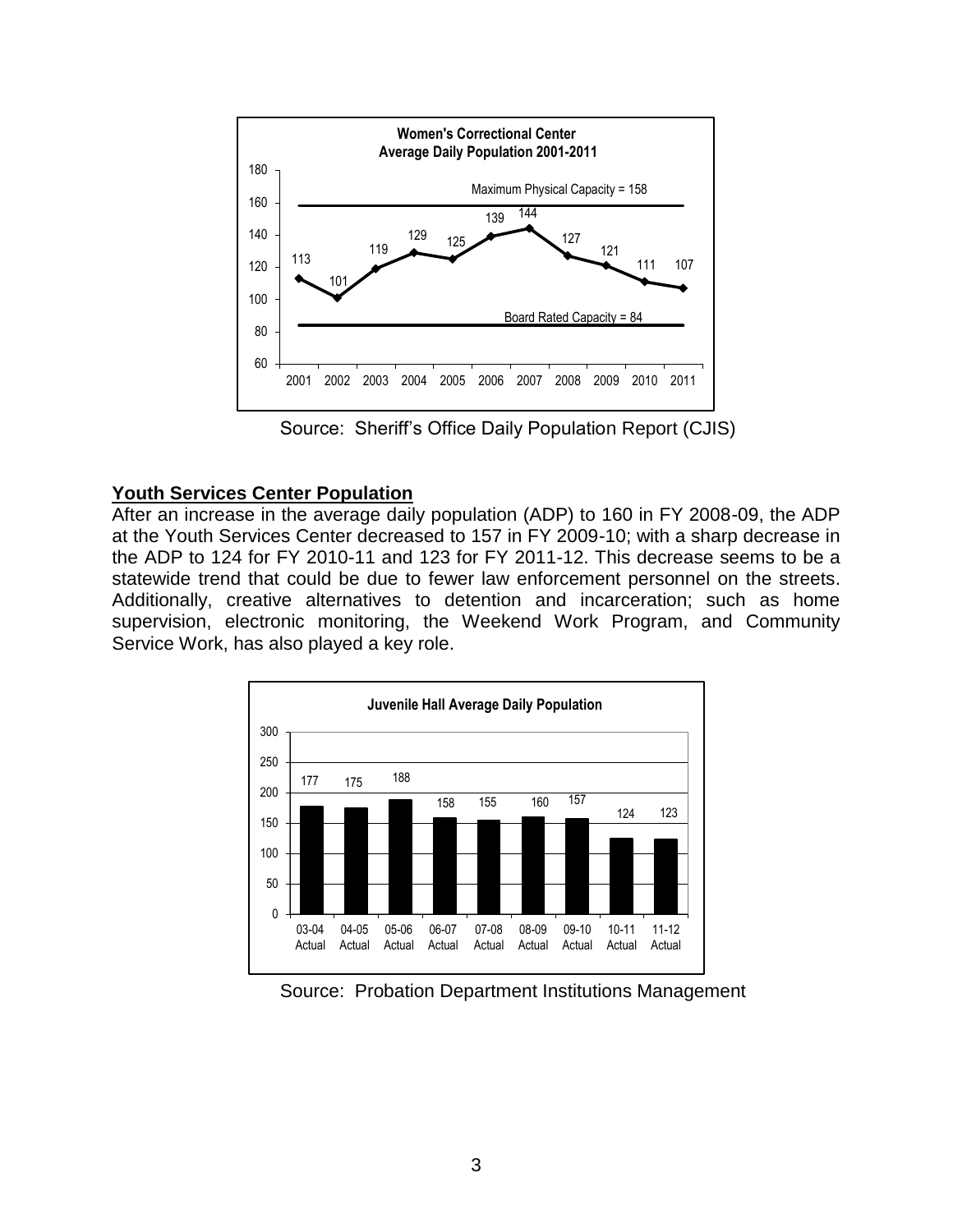## **PeninsulaWorks Participants**

The number of clients seeking career counseling, skills assessment, and job search assistance decreased 11.8% from FY 2010-11 to FY 2011-12 as the County's unemployment rate declined from 8.8% to 6.2%. PeninsulaWorks participation is projected to continue to decline in FY 2012-13. The decline in participants can be attributed to the improvement in the unemployment rate and the closure of PeninsulaWorks centers in Redwood City and San Carlos in FY 2009-10 due to the conclusion of stimulus funding. In 2011 the Human Services Agency opened a scaled back Job Information Center in San Carlos that will stem the decline in PeninsulaWorks participants, but does not offer the full suite of services that a PeninsulaWorks center does.



Source: Human Services Agency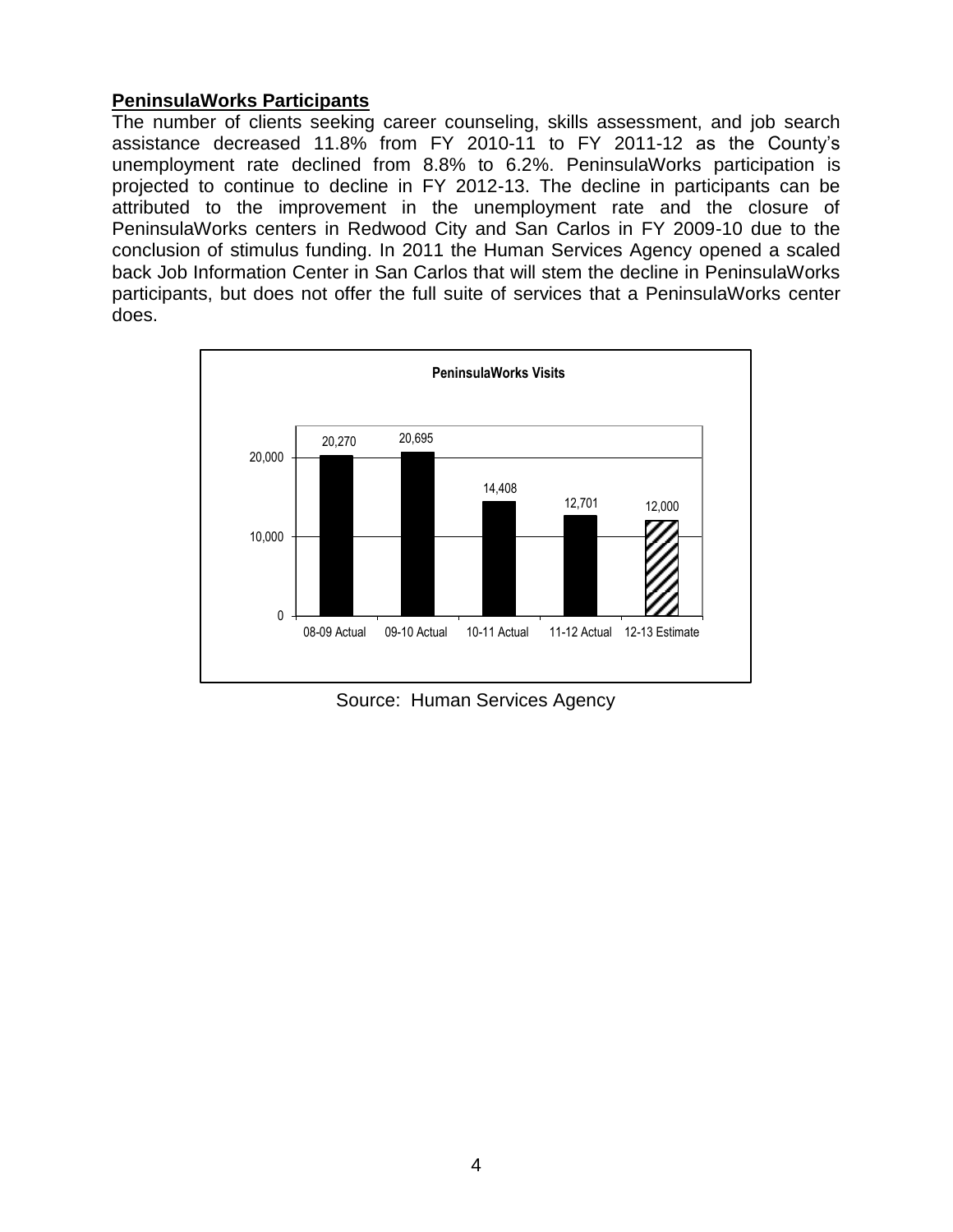## **Public Assistance Caseloads**

The CalFresh caseload has increased 36% from June 2011 to June 2012. The reasons for the increase can be attributed to greater access/outreach, including regional offices throughout the County, the ability to apply by mail, fax and online, and assistance from our non-profit partners who provide clients with guidance in navigating the application process. Regulatory changes, such as waiver of face-to-face interviews and elimination of the finger printing requirement have also helped boost participation.

General Assistance (GA) showed 24% increase from June 2011 to June 2012 due to regulatory changes. In 2011, ESS changed the Work Requirements Referral Policy for GA and during the same year, Governor Brown signed AB109 – Public Safety Realignment, shifting parole and inmate responsibility for low level offenders to counties, thereby increasing the number of clients that qualify.

CalWORKs showed a decrease of 7% from 2011 to 2012. The improvement in the economy is believed to be the primary factor for the decrease in CalWORKs caseloads.



Source: Human Services Agency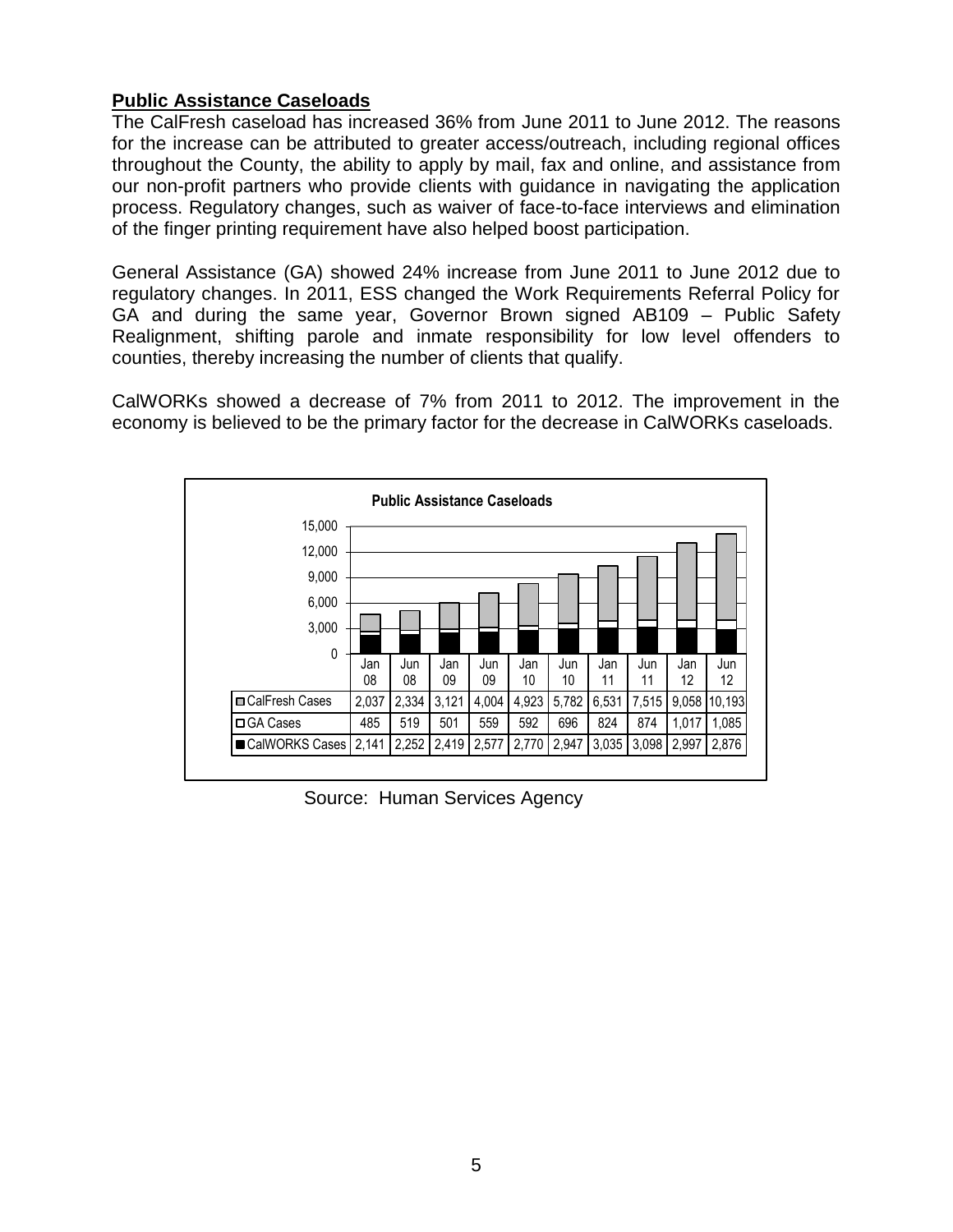## **Child Abuse Referrals**

While the state of California has been experiencing a decrease in Child Abuse Referral Children, with an 8% decrease projected for the coming fiscal year, San Mateo County has experienced a 34% increase from FY 2010-11 to FY 2011-12. There has been a significant increase in the number of allegations we have received for general neglect, "at-risk" and "sibling abused". Other areas where there have been notable increases include emotional abuse and physical abuse. It is anticipated that this trend will continue in FY 2012-13.

In general it is expected that child abuse referrals would decline with economic improvement as financial strain on families declines. However, the trend in San Mateo County from 2005 – 2012 has shown the exact opposite, with child abuse cases increasing as unemployment declines. This may be attributed to the increasing number of families that are in the "Self Sufficiency Gap", or the economic status of being between the Federal Poverty Level (FPL) and the Self Sufficiency Standard (SSS) for the county. As these residents secure employment, they exceed the FPL and are disqualified from receiving federal benefits. They do not, however, earn enough to meet the SSS for the county, and continue to struggle to afford things such as child care and transportation. From 2008 to 2011 an additional 22,000 families fell into this "Self Sufficiency Gap" in San Mateo County.



Source: Human Services Agency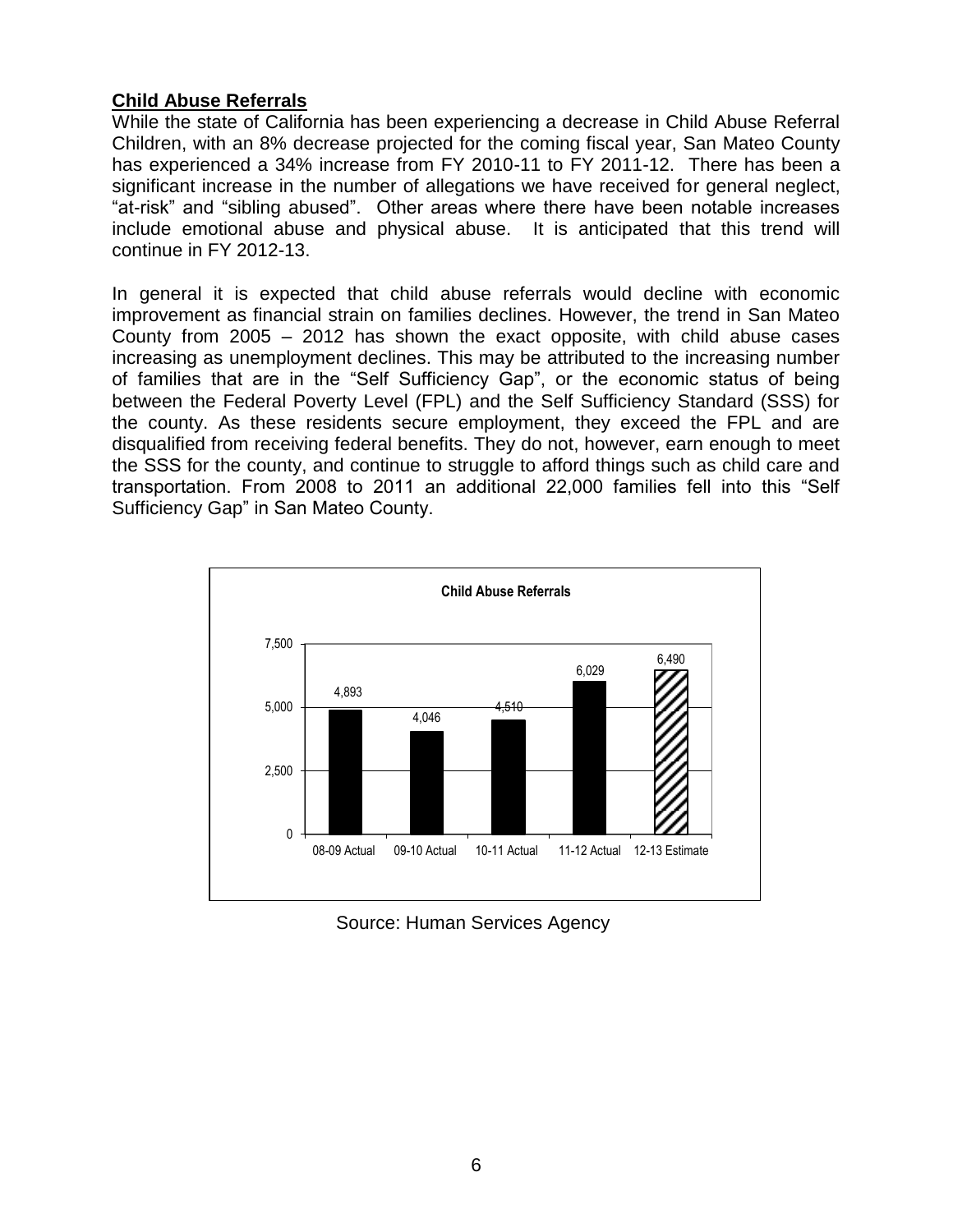## **Emergency Room (ER) Visits**

Medical and Psychiatric Emergency Room visit volume at SMMC in FY 2011-12 increased 7.4% over the previous year with 43,622 visits, compared to 40,598 in FY 2010-11. These volume increases persist in spite of SMMC's new Urgent Care Clinic, opened in September 2009, which sees approximately 125 individuals in a five-day week. In addition, 2,172 people are on a waiting list for primary care visits. The increases in visits are primarily due to rising unemployment and loss of employersponsored health insurance. Anticipated State budget cuts in Medi-Cal as well as the continued recession are anticipated to further impact volume increases. In response, the clinic system is in the process of improving flow and productivity to be able to expand capacity.



Source: San Mateo SMMC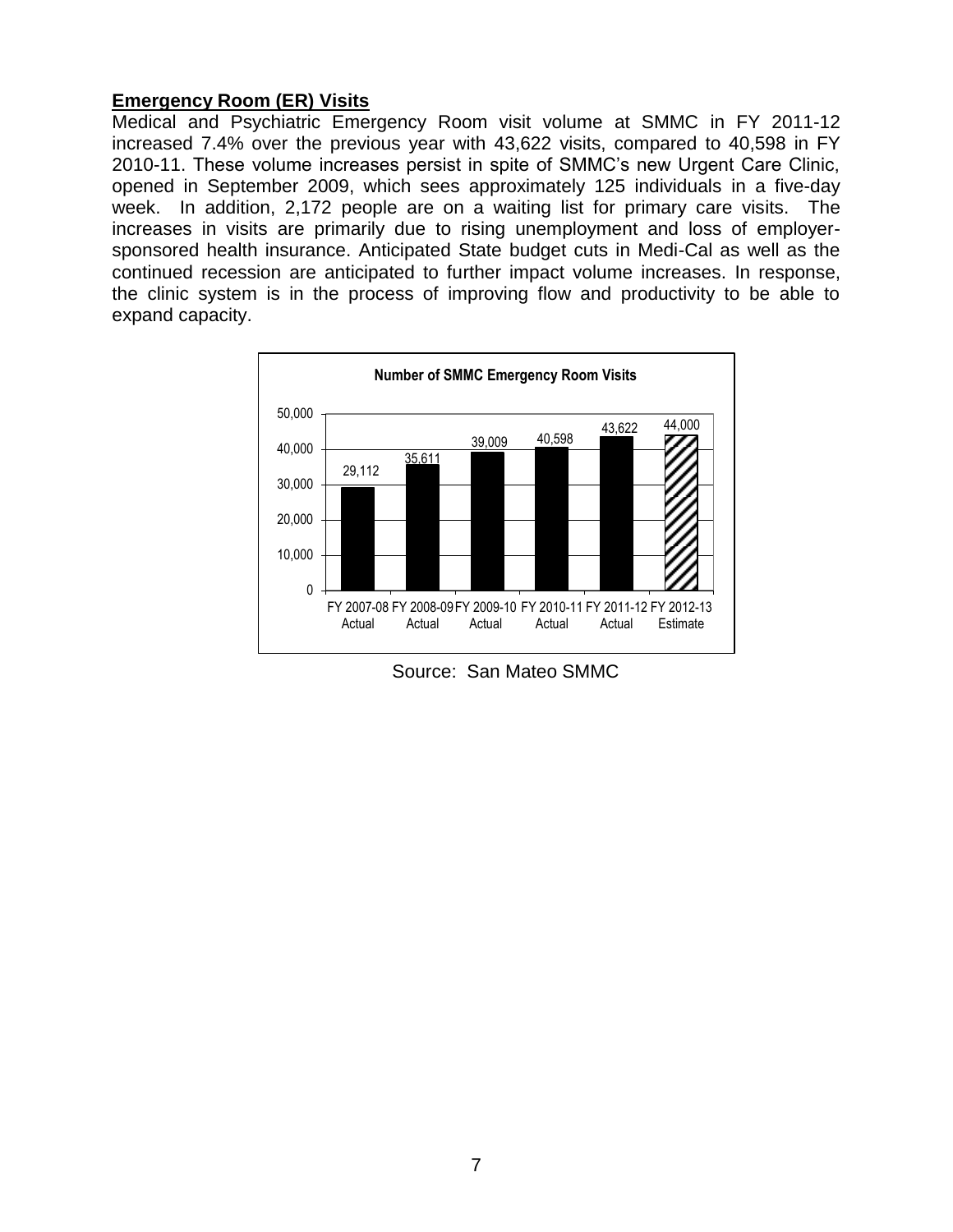## **Health Insurance Enrollments Adults and Children**

Overall, the number of eligible adults enrolled in public health insurance in the County has stayed relatively flat, after spiking significantly in FY 2010-11. The recession has resulted in increased and sustained enrollment in public healthcare coverage programs as employer-sponsored health coverage have been lost along with the loss of jobs. The Health System's Health Coverage Unit continues to lead efforts in identifying individuals who are eligible for public health insurance, enrolling them in appropriate programs in partnership with the Human Services Agency, and assisting clients in accessing needed care.

The ACE Program—the County's Section 17000 program that provides coverage for healthcare services to persons living below 200% of the federal poverty line who are not eligible for other programs – is an important component of the array of public coverage programs. The percentage growth in ACE County enrollment is an indicator of the impact of the economic downturn on the demand for safety net healthcare services. The growth in the ACE County program includes growth n the Medicaid Coverage Expansion (MCE) program, which is part of California's "Bridge to Health Reform" effort aimed at reaching and covering low-income adults who will qualify for Medi-Cal under the expansion that will be implemented as part of the federal health reform law on January 1, 2014.

| <b>Number of Eligible San Mateo County Adults</b><br><b>Enrolled in Health Insurance</b> |                 |                   |                     |                     |                       |
|------------------------------------------------------------------------------------------|-----------------|-------------------|---------------------|---------------------|-----------------------|
| 200,000<br>150,000<br>100,000<br>50,000<br>0                                             |                 |                   |                     |                     |                       |
|                                                                                          | 08-09<br>Actual | $09-10$<br>Actual | $10 - 11$<br>Actual | $11 - 12$<br>Actual | $12 - 13$<br>Estimate |
| ACE Coverage Initiative                                                                  | 5,226           | 3,141             | 7,237               | 8,074               | 8,500                 |
| □ ACE County*                                                                            | 10,411          | 20,436            | 20.220              | 21.005              | 22,000                |
| <b>Z</b> Medicare**                                                                      | 87,656          | 98,956            | 102,224             | 105,600             | 109,087               |
| <b>□</b> Medi-Cal                                                                        | 38,917          | 41,565            | 42,638              | 39,292              | 39,300                |
|                                                                                          |                 |                   |                     |                     |                       |

\*Formerly referred to as County WELL Program

\*\*Data for FY 2011-12 and estimates for FY 2012-13 are based on the growth rate from FY 2009-10 to 2010-11

Source: Health System, Human Services Agency